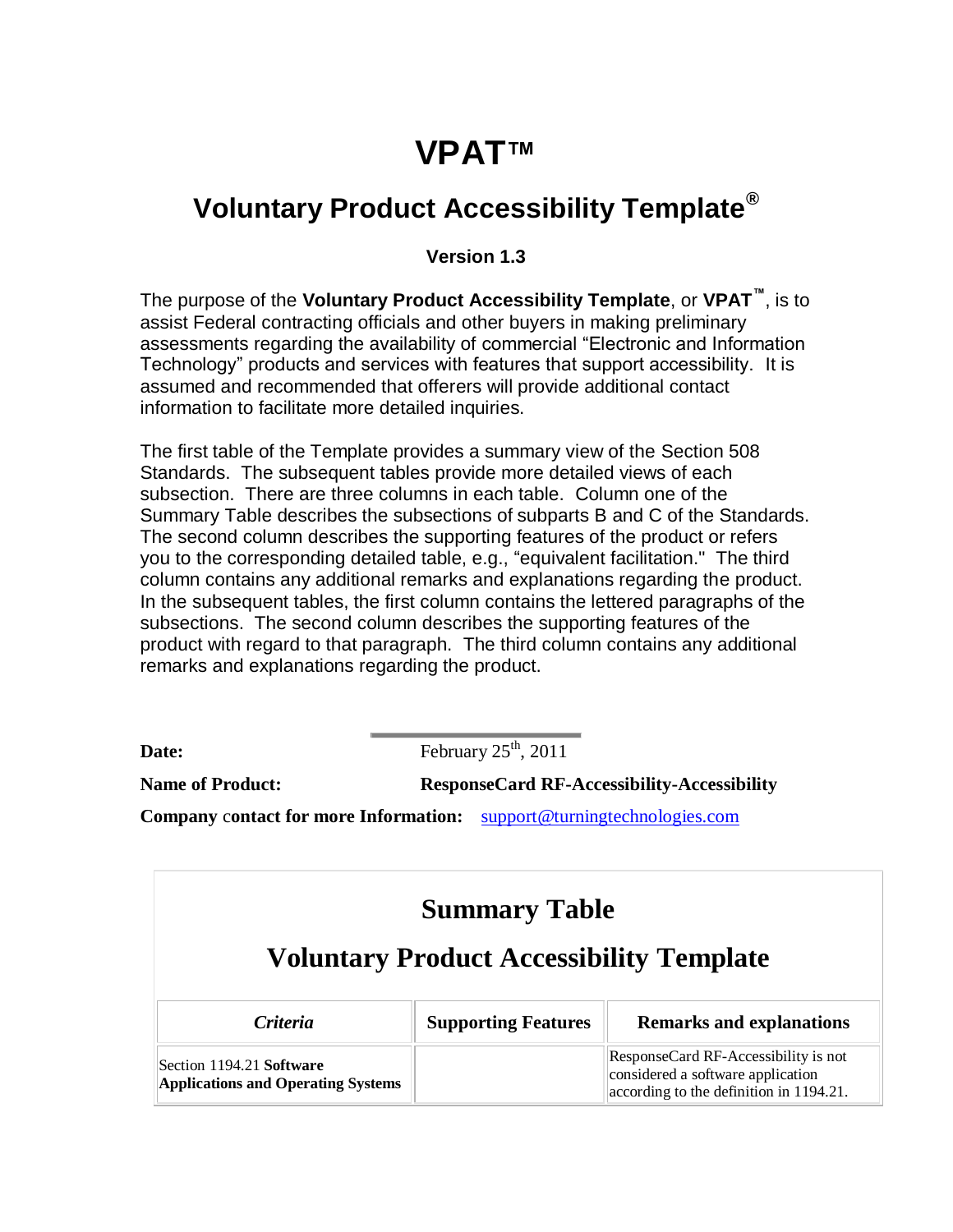| Section 1194.22 Web-based internet<br>information and applications |                                                  | ResponseCard RF-Accessibility is not<br>considered a web-based internet<br>application according to the definition in<br>1194.22. |
|--------------------------------------------------------------------|--------------------------------------------------|-----------------------------------------------------------------------------------------------------------------------------------|
| Section 1194.23 Telecommunications<br><b>Products</b>              |                                                  | ResponseCard RF-Accessibility is not<br>considered a telecommunications product<br>according to the definition in 1194.23.        |
| Section 1194.24 Video and Multi-<br>media Products                 |                                                  | ResponseCard RF-Accessibility is not<br>considered a multimedia product<br>according to the definition in 1194.24.                |
| Section 1194.25 Self-Contained,<br><b>Closed Products</b>          | Supported. Please refer to<br>the attached VPAT. | Please refer to the attached VPAT.                                                                                                |
| Section 1194.26 Desktop and Portable<br><b>Computers</b>           |                                                  | ResponseCard RF-Accessibility is not<br>considered a desktop/portable computer as<br>defined in section 1194.26.                  |
| Section 1194.31 Functional<br><b>Performance Criteria</b>          | Supported. Please refer to<br>the attached VPAT. | Please refer to the attached VPAT.                                                                                                |
| Section 1194.41 Information,<br><b>Documentation and Support</b>   | Supported. Please refer to<br>the attached VPAT. | Please refer to the attached VPAT.                                                                                                |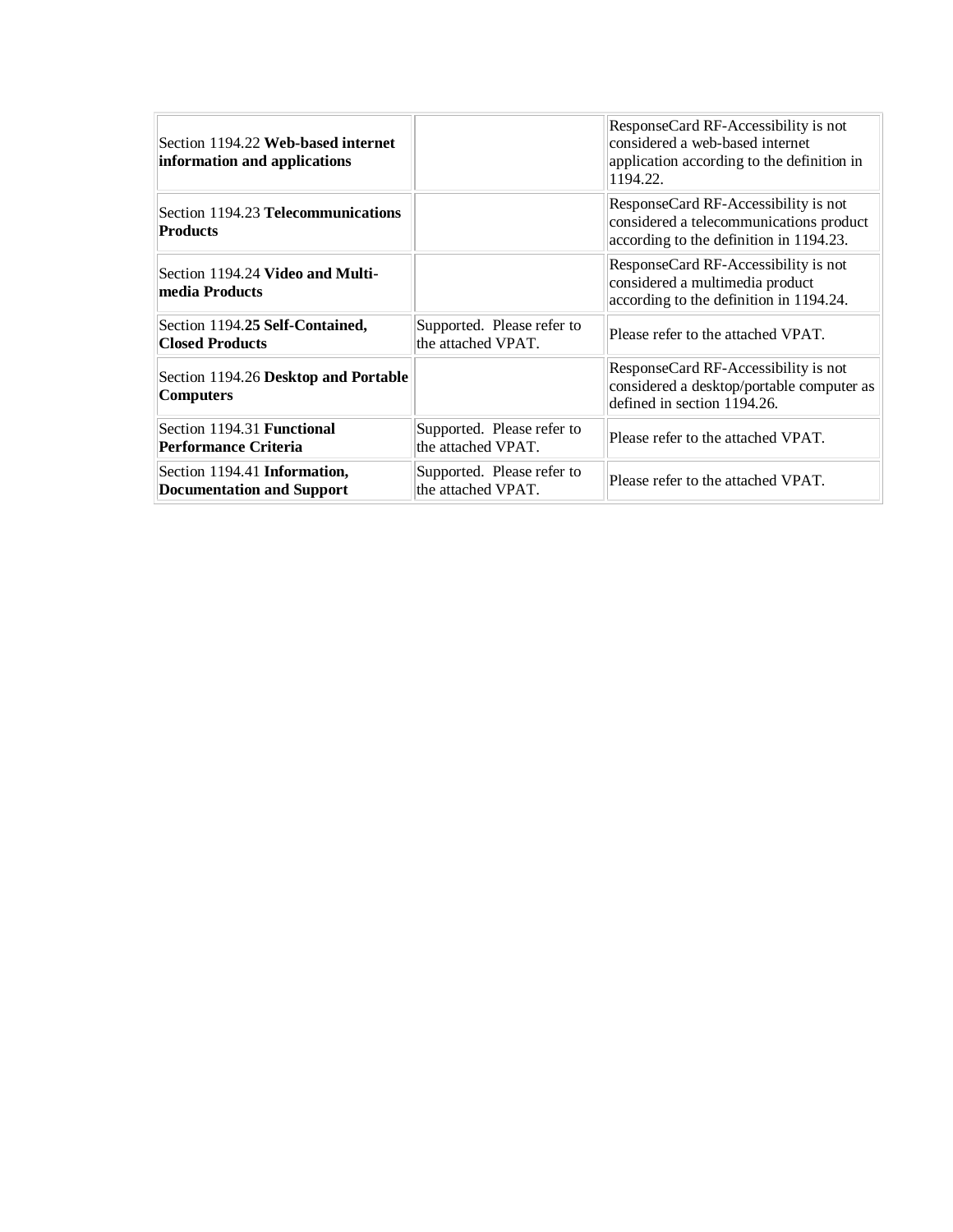| Section 1194.25 Self-Contained, Closed Products – Detail<br>Voluntary Product Accessibility Template™                                                                                                                                                                           |                            |                                                                                                                                  |
|---------------------------------------------------------------------------------------------------------------------------------------------------------------------------------------------------------------------------------------------------------------------------------|----------------------------|----------------------------------------------------------------------------------------------------------------------------------|
|                                                                                                                                                                                                                                                                                 |                            |                                                                                                                                  |
| Criteria                                                                                                                                                                                                                                                                        | <b>Supporting Features</b> | <b>Remarks and explanations</b>                                                                                                  |
| (a) Self contained products shall be usable<br>by people with disabilities without requiring<br>an end-user to attach Assistive Technology<br>to the product. Personal headsets for private<br>listening are not Assistive Technology.                                          | <b>Supports</b>            | ResponseCard RF-Accessibility<br>provides Braille labels on all buttons,<br>and provides user feedback via a<br>vibration motor. |
| (b) When a timed response is required, the<br>user shall be alerted and given sufficient<br>time to indicate more time is required.                                                                                                                                             | <b>Does not Support</b>    |                                                                                                                                  |
| (c) Where a product utilizes touch_screens<br>or contact-sensitive controls, an input<br>method shall be provided that complies with<br>$$1194.23$ (k) (1) through (4).                                                                                                         |                            |                                                                                                                                  |
| (1) Controls and keys shall be tactilely<br>discernible without activating the controls<br>or keys.                                                                                                                                                                             |                            |                                                                                                                                  |
| (2) Controls and keys shall be operable with<br>one hand and shall not require tight<br>grasping, pinching, or twisting of the wrist.<br>The force required to activate controls and<br>keys shall be 5 lbs. (22.2 N) maximum.                                                  | <b>Supports</b>            |                                                                                                                                  |
| (3) If key repeat is supported, the delay<br>before repeat shall be adjustable to at least 2<br>seconds. Key repeat rate shall be adjustable<br>to 2 seconds per character.                                                                                                     |                            |                                                                                                                                  |
| $(4)$ The status of all locking or toggle<br>controls or keys shall be visually<br>discernible, and discernible either through<br>touch or sound.                                                                                                                               |                            |                                                                                                                                  |
| (d) When biometric forms of user<br>identification or control are used, an<br>alternative form of identification or<br>activation, which does not require the user<br>to possess particular biological<br>characteristics, shall also be provided.                              | <b>Not Applicable</b>      |                                                                                                                                  |
| (e) When products provide auditory output,<br>the audio signal shall be provided at a<br>standard signal level through an industry<br>standard connector that will allow for<br>private listening. The product must provide<br>the ability to interrupt, pause, and restart the | <b>Not Applicable</b>      |                                                                                                                                  |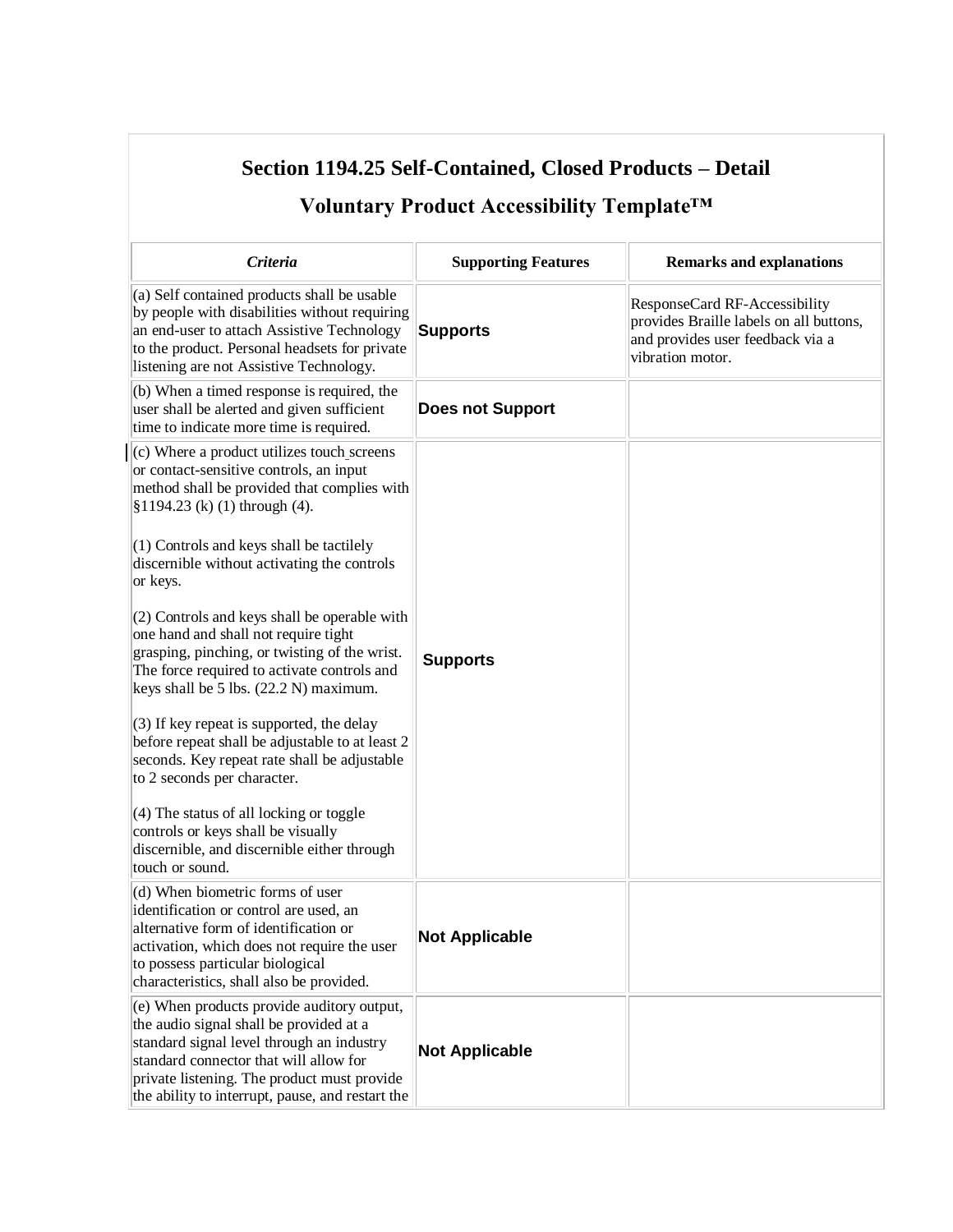| audio at anytime.                                                                                                                                                                                                                                                                                                                                                                                                                                                                                                                                                  |                       |  |
|--------------------------------------------------------------------------------------------------------------------------------------------------------------------------------------------------------------------------------------------------------------------------------------------------------------------------------------------------------------------------------------------------------------------------------------------------------------------------------------------------------------------------------------------------------------------|-----------------------|--|
| (f) When products deliver voice output in a<br>public area, incremental volume control<br>shall be provided with output amplification<br>up to a level of at least 65 dB. Where the<br>ambient noise level of the environment is<br>above 45 dB, a volume gain of at least 20<br>dB above the ambient level shall be user<br>selectable. A function shall be provided to<br>automatically reset the volume to the default<br>level after every use.                                                                                                                | <b>Not Applicable</b> |  |
| $(g)$ Color coding shall not be used as the<br>only means of conveying information,<br>indicating an action, prompting a response,<br>or distinguishing a visual element.                                                                                                                                                                                                                                                                                                                                                                                          | <b>Supports</b>       |  |
| (h) When a product permits a user to adjust<br>color and contrast settings, a range of color<br>selections capable of producing a variety of<br>contrast levels shall be provided.                                                                                                                                                                                                                                                                                                                                                                                 | <b>Not Applicable</b> |  |
| (i) Products shall be designed to avoid<br>causing the screen to flicker with a<br>frequency greater than 2 Hz and lower than<br>55 Hz.                                                                                                                                                                                                                                                                                                                                                                                                                            | <b>Not Applicable</b> |  |
| $(j)$ (1) Products which are freestanding, non-<br>portable, and intended to be used in one<br>location and which have operable controls<br>shall comply with the following: The<br>position of any operable control shall be<br>determined with respect to a vertical plane,<br>which is 48 inches in length, centered on the<br>operable control, and at the maximum<br>protrusion of the product within the 48 inch<br>length on products which are freestanding,<br>non-portable, and intended to be used in one<br>location and which have operable controls. | <b>Not Applicable</b> |  |
| $(j)(2)$ Products which are freestanding, non-<br>portable, and intended to be used in one<br>location and which have operable controls<br>shall comply with the following: Where any<br>operable control is 10 inches or less behind<br>the reference plane, the height shall be 54<br>inches maximum and 15 inches minimum<br>above the floor.                                                                                                                                                                                                                   | <b>Not Applicable</b> |  |
| $(j)(3)$ Products which are freestanding, non-<br>portable, and intended to be used in one<br>location and which have operable controls<br>shall comply with the following: Where any<br>operable control is more than 10 inches and<br>not more than 24 inches behind the<br>reference plane, the height shall be 46<br>inches maximum and 15 inches minimum<br>above the floor.                                                                                                                                                                                  | <b>Not Applicable</b> |  |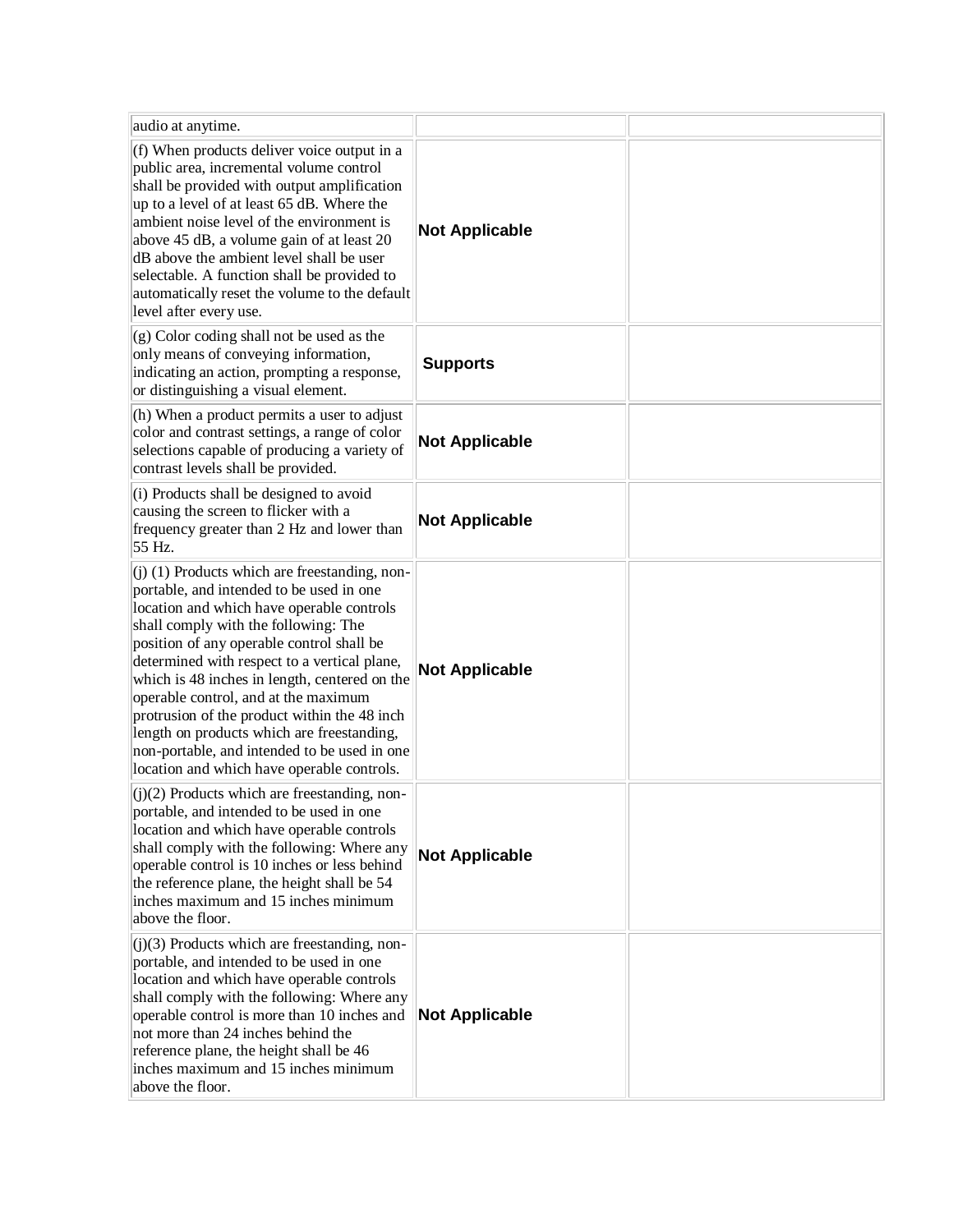|--|--|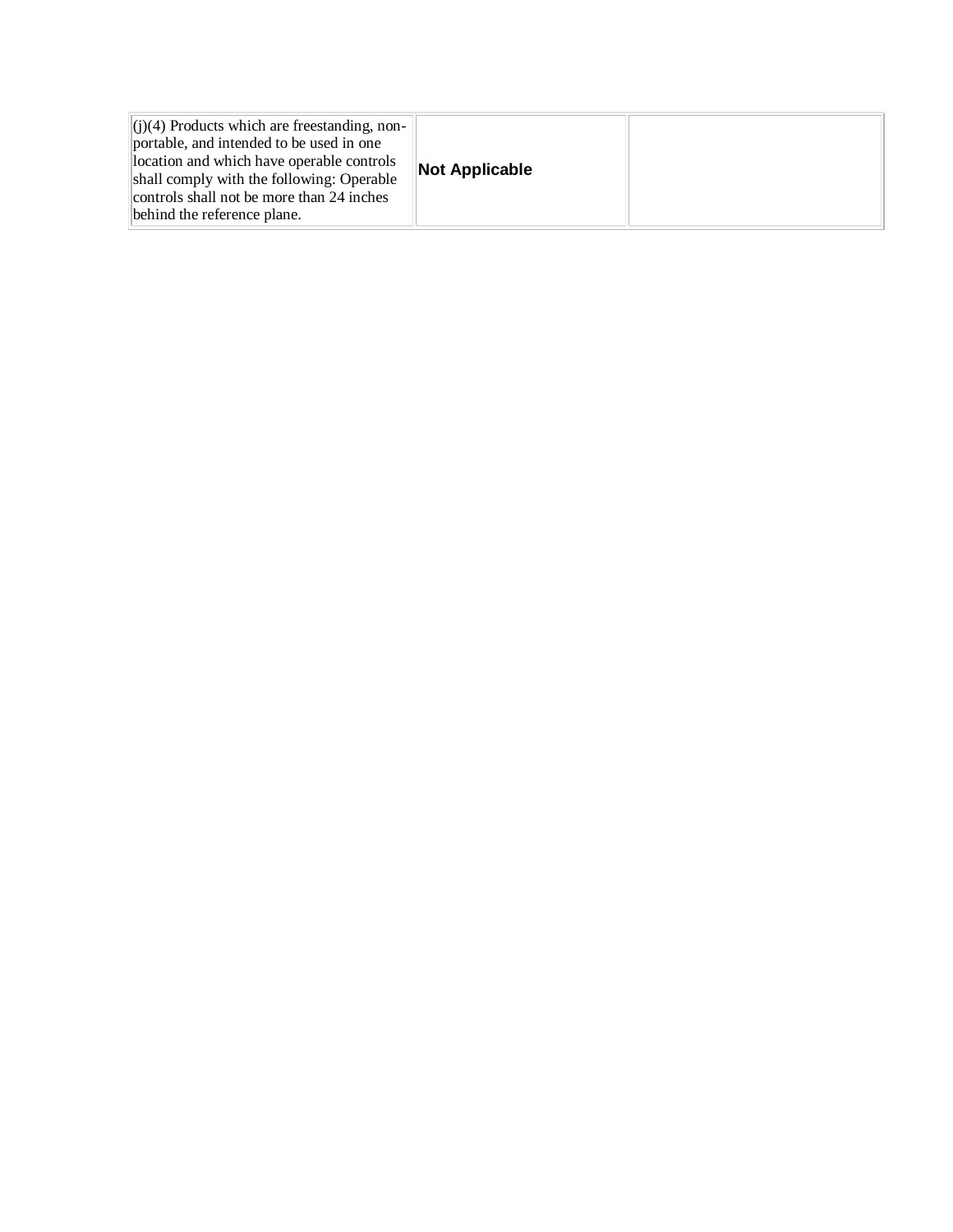| Section 1194.31 Functional Performance Criteria - Detail<br>Voluntary Product Accessibility Template <sup>TM</sup>                                                                                                                                                                                                               |                            |                                 |
|----------------------------------------------------------------------------------------------------------------------------------------------------------------------------------------------------------------------------------------------------------------------------------------------------------------------------------|----------------------------|---------------------------------|
| Criteria                                                                                                                                                                                                                                                                                                                         | <b>Supporting Features</b> | <b>Remarks and explanations</b> |
| (a) At least one mode of operation and<br>information retrieval that does not<br>require user vision shall be provided, or<br>support for Assistive Technology used<br>by people who are blind or visually<br>impaired shall be provided.                                                                                        | <b>Supports</b>            |                                 |
| (b) At least one mode of operation and<br>information retrieval that does not<br>require visual acuity greater than 20/70<br>shall be provided in audio and enlarged<br>print output working together or<br>independently, or support for Assistive<br>Technology used by people who are<br>visually impaired shall be provided. | <b>Supports</b>            |                                 |
| (c) At least one mode of operation and<br>information retrieval that does not<br>require user hearing shall be provided,<br>or support for Assistive Technology<br>used by people who are deaf or hard of<br>hearing shall be provided                                                                                           | <b>Supports</b>            |                                 |
| (d) Where audio information is<br>important for the use of a product, at<br>least one mode of operation and<br>information retrieval shall be provided<br>in an enhanced auditory fashion, or<br>support for assistive hearing devices<br>shall be provided.                                                                     | <b>Not Applicable</b>      |                                 |
| (e) At least one mode of operation and<br>information retrieval that does not<br>require user speech shall be provided, or<br>support for Assistive Technology used<br>by people with disabilities shall be<br>provided.                                                                                                         | <b>Supports</b>            |                                 |
| (f) At least one mode of operation and<br>information retrieval that does not<br>require fine motor control or<br>simultaneous actions and that is<br>operable with limited reach and strength<br>shall be provided.                                                                                                             | <b>Supports</b>            |                                 |